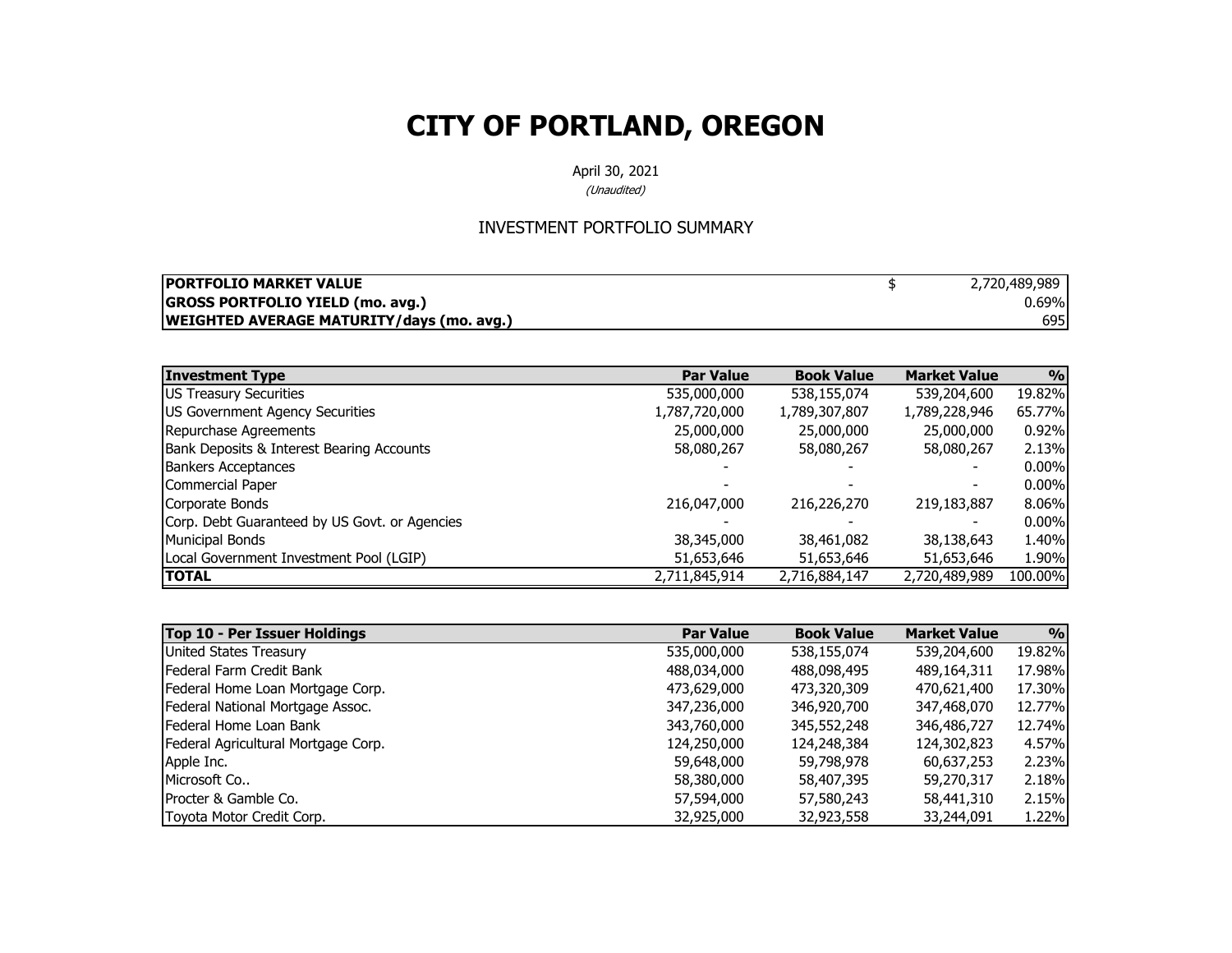April 30, 2021 (Unaudited)

**Issuer Coupon Maturit y Par Value Book Value Market Value** Jefferies & Co. Inc., REPO  $0.070$   $5/6/2021$   $\frac{4}{3}$   $25,000,000$   $\frac{4}{3}$   $25,000,000$   $\frac{4}{3}$   $25,000,000$ Federal Farm Credit Bank $0.000$   $5/13/2021$  \$  $10,000,000$  \$ 9,999,950 \$ 10,000,400 United States Treasury 1.625 2.625 5/15/2021 \$ 25,000,000 \$ 25,009,729 \$ 25,021,500 United States Treasury 1.625 2.625 2.625 2.625 25,000,000 3 25,024,924 3 25,021,500 Federal Agricultural Mortgage Corp. 1.830 5/17/2021 \$ 17,000,000 \$ 16,998,384 \$ 17,011,730 Toyota Motor Credit Corp., MTN 2.750 5/17/2021 \$5,925,000 \$5,924,194 \$5,930,451 Toyota Motor Credit Corp., MTN 2.750 2.750 2.750 2.7712021 4 2,000,000 4 1,999,715 4 2,001,840 Google Inc., MTN 6001,440 Federal Farm Credit Bank 0.000 5/20/2021 37,500,000 \$ 37,499,872 \$ 37,501,500 \$ United States Treasury 0.000 5/20/2021 20,000,000 \$ 19,998,695 \$ 20,000,000 \$ Federal Agricultural Mortgage Corp.  $0.000$  5/28/2021  $\frac{1}{2}$  20,000,000  $\frac{1}{2}$  20,000,000 \$ 20,001,800 Federal Agricultural Mortgage Corp.  $0.000$  6/3/2021 \$ 40,000,000 \$ 40,000,000 \$ 40,001,600 Federal Home Loan Bank0.000 6/14/2021 \$ 50.000.000 \$ 50.000.226 \$ 49.997.500 Federal Agricultural Mortgage Corp.  $0.000 \quad 6/14/2021 \quad $35,000,000 \quad $25,000,000 \quad $3 \quad 25,003,500$ United States Treasury 1.000 0.000 6/15/2021 \$ 25,000,000 \$ 24,997,285 \$ 24,999,750 Federal National Mortgage Assoc. 2.750 6/22/2021 \$ 15,000,000 \$ 14,999,833 \$ 15,056,250 United States Treasury 19,999,800 10.000 16/24/2021  $\frac{1}{2}$  20,000,000  $\frac{1}{2}$  19,997,250  $\frac{1}{2}$  19,999,800 United States Treasury 15,049,800 12.125 6/30/2021 15  $15,000,000$  15  $15,050,198$  15,049,800 Federal Home Loan Bank 1.125 7/14/2021 5,000,000 \$ 4,998,987 \$ 5,011,200 \$ Federal Home Loan Bank 1.125 7/14/2021 25,000,000 \$ 25,051,909 \$ 25,056,000 \$ Federal Home Loan Bank 0.000 7/21/2021 40,000,000 \$ 39,991,800 \$ 39,999,200 \$ US Dept. of Housing and Urban Dev. 2.570 8/1/2021 \$ 1,500,000 \$ 1,500,000 \$ 1,509,390 United States Treasury 1.125 8/31/2021 \$ 25,000,000 \$ 25,085,380 \$ 25,087,750 Federal Home Loan Bank0.125 9/17/2021 \$ 15,000,000 \$ 14,999,029 \$ 15,002,550 Federal Farm Credit Bank0.000 9/20/2021 \$ 5,000,000 \$ 5,002,742 \$ 5,002,500 United States Treasury 1.125 9/30/2021 \$ 25,000,000 \$ 24,945,687 \$ 25,112,250 United States Treasury 1.125 9/30/2021 \$ 10,000,000 \$ 10,044,022 \$ 10,044,900 United States Treasury 1.500 9/30/2021 \$ 10,000,000 \$ 10,060,699 \$ 10,060,200 Federal Farm Credit Bank0.000 10/4/2021 \$ 7,000,000 \$ 7,000,000 \$ 7,006,020 Federal Farm Credit Bank0.000 10/4/2021 \$ 7,000,000 \$ 7,000,000 \$ 7,006,020 PORTFOLIO HOLDINGS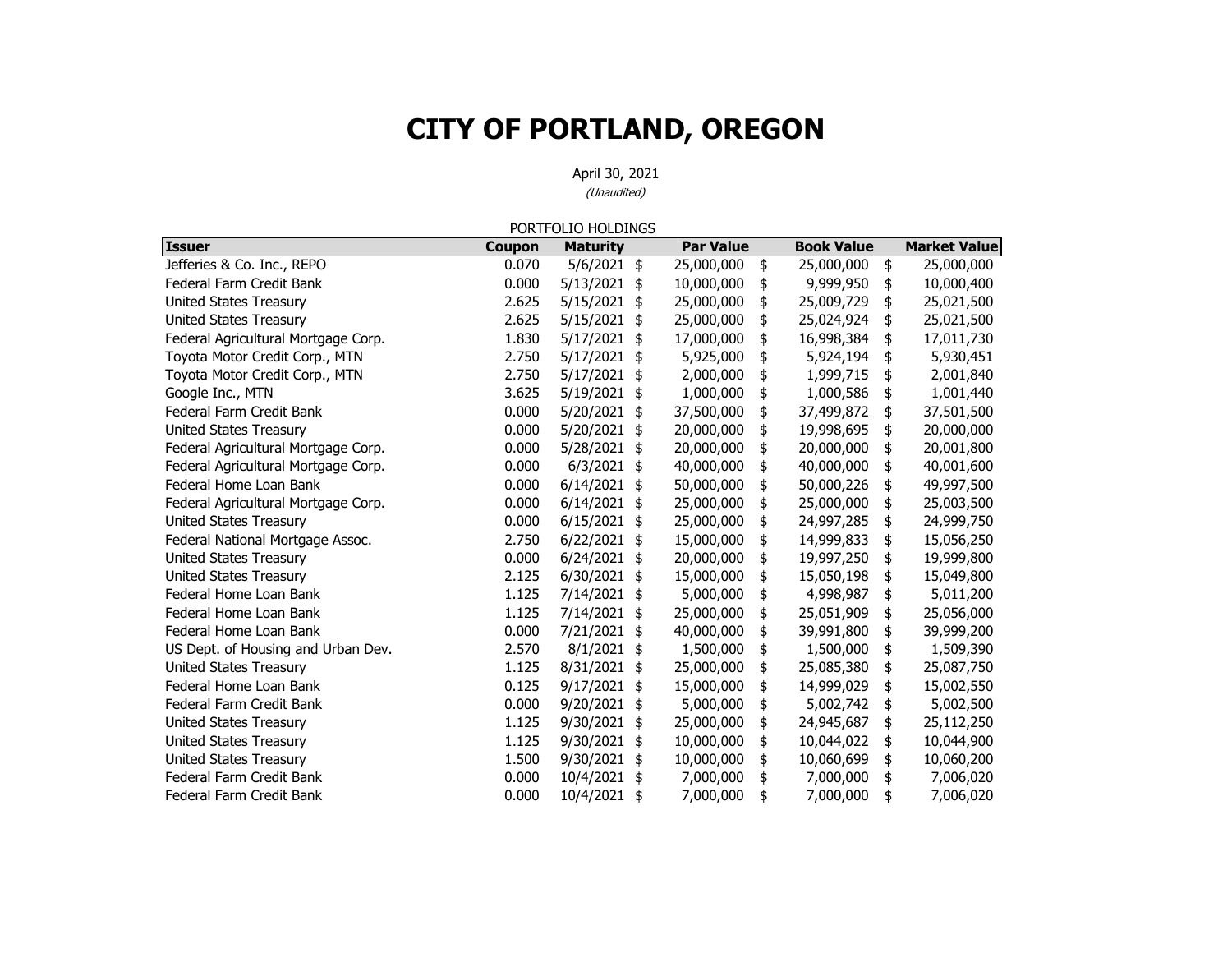|                                     |               | PORTFOLIO HOLDINGS |                  |                   |                     |
|-------------------------------------|---------------|--------------------|------------------|-------------------|---------------------|
| <b>Issuer</b>                       | <b>Coupon</b> | <b>Maturity</b>    | <b>Par Value</b> | <b>Book Value</b> | <b>Market Value</b> |
| Federal Farm Credit Bank            | 0.000         | 10/4/2021 \$       | 7,000,000        | \$<br>7,000,000   | \$<br>7,006,020     |
| Federal Agricultural Mortgage Corp. | 0.000         | 10/29/2021         | \$<br>20,000,000 | \$<br>20,000,000  | \$<br>20,027,600    |
| Federal Farm Credit Bank            | 0.000         | 11/2/2021          | \$<br>15,000,000 | \$<br>15,000,000  | \$<br>15,010,500    |
| Federal Farm Credit Bank            | 0.000         | 11/2/2021          | \$<br>15,000,000 | \$<br>15,000,000  | \$<br>15,010,500    |
| Procter & Gamble Co., MTN           | 1.700         | 11/3/2021          | \$<br>10,000,000 | \$<br>9,955,444   | \$<br>10,071,700    |
| Procter & Gamble Co., MTN           | 1.700         | 11/3/2021          | \$<br>1,426,000  | \$<br>1,431,312   | \$<br>1,436,224     |
| Procter & Gamble Co., MTN           | 1.700         | 11/3/2021 \$       | 16,095,000       | \$<br>16,002,103  | \$<br>16,210,401    |
| Federal Farm Credit Bank            | 0.000         | 11/23/2021         | \$<br>18,000,000 | \$<br>18,012,953  | \$<br>18,037,980    |
| Johnson & Johnson, MTN              | 2.450         | 12/5/2021          | \$<br>3,000,000  | \$<br>2,999,492   | \$<br>3,038,340     |
| Federal Farm Credit Bank            | 2.800         | 12/17/2021 \$      | 3,494,000        | \$<br>3,496,777   | \$<br>3,554,132     |
| United States Treasury              | 0.000         | 1/31/2022 \$       | 10,000,000       | \$<br>9,999,910   | \$<br>10,010,900    |
| <b>United States Treasury</b>       | 0.000         | 1/31/2022 \$       | 10,000,000       | \$<br>10,002,552  | \$<br>10,010,900    |
| Microsoft Co., MTN                  | 2.400         | 2/6/2022 \$        | 7,000,000        | \$<br>7,013,672   | \$<br>7,106,050     |
| Microsoft Co., MTN                  | 2.400         | 2/6/2022 \$        | 12,081,000       | \$<br>12,080,897  | \$<br>12,264,027    |
| Microsoft Co., MTN                  | 2.400         | 2/6/2022 \$        | 10,000,000       | \$<br>9,998,544   | \$<br>10,151,500    |
| Procter & Gamble Co., MTN           | 2.300         | 2/6/2022 \$        | 10,000,000       | \$<br>9,990,365   | \$<br>10,159,200    |
| Apple Inc., MTN                     | 2.500         | 2/9/2022 \$        | 21,000,000       | \$<br>21,004,948  | \$<br>21,330,330    |
| Apple Inc., MTN                     | 0.000         | 2/9/2022 \$        | 4,698,000        | \$<br>4,707,605   | \$<br>4,715,946     |
| Microsoft Co., MTN                  | 2.375         | 2/12/2022 \$       | 14,000,000       | \$<br>13,997,291  | \$<br>14,214,900    |
| Microsoft Co., MTN                  | 2.375         | 2/12/2022 \$       | 3,575,000        | \$<br>3,574,305   | \$<br>3,629,876     |
| Microsoft Co., MTN                  | 2.375         | 2/12/2022 \$       | 1,500,000        | \$<br>1,500,380   | \$<br>1,523,025     |
| Microsoft Co., MTN                  | 2.375         | 2/12/2022 \$       | 10,224,000       | \$<br>10,242,306  | \$<br>10,380,938    |
| Johnson & Johnson, MTN              | 2.250         | 3/3/2022 \$        | 3,500,000        | \$<br>3,516,020   | \$<br>3,551,135     |
| Federal National Mortgage Assoc.    | 0.000         | 3/9/2022 \$        | 10,000,000       | \$<br>10,000,000  | \$<br>10,012,100    |
| <b>United States Treasury</b>       | 0.375         | 3/31/2022          | \$<br>30,000,000 | \$<br>30,067,601  | \$<br>30,086,700    |
| <b>United States Treasury</b>       | 0.375         | 3/31/2022          | \$<br>30,000,000 | \$<br>30,073,978  | \$<br>30,086,700    |
| Federal National Mortgage Assoc.    | 2.250         | $4/12/2022$ \$     | 5,000,000        | \$<br>4,994,807   | \$<br>5,102,850     |
| Federal National Mortgage Assoc.    | 2.250         | 4/12/2022 \$       | 7,500,000        | \$<br>7,492,211   | \$<br>7,654,275     |
| Federal Farm Credit Bank            | 2.800         | 4/27/2022 \$       | 11,396,000       | \$<br>11,391,993  | \$<br>11,698,564    |
| Federal Farm Credit Bank            | 2.800         | 4/27/2022          | \$<br>4,000,000  | \$<br>3,998,602   | \$<br>4,106,200     |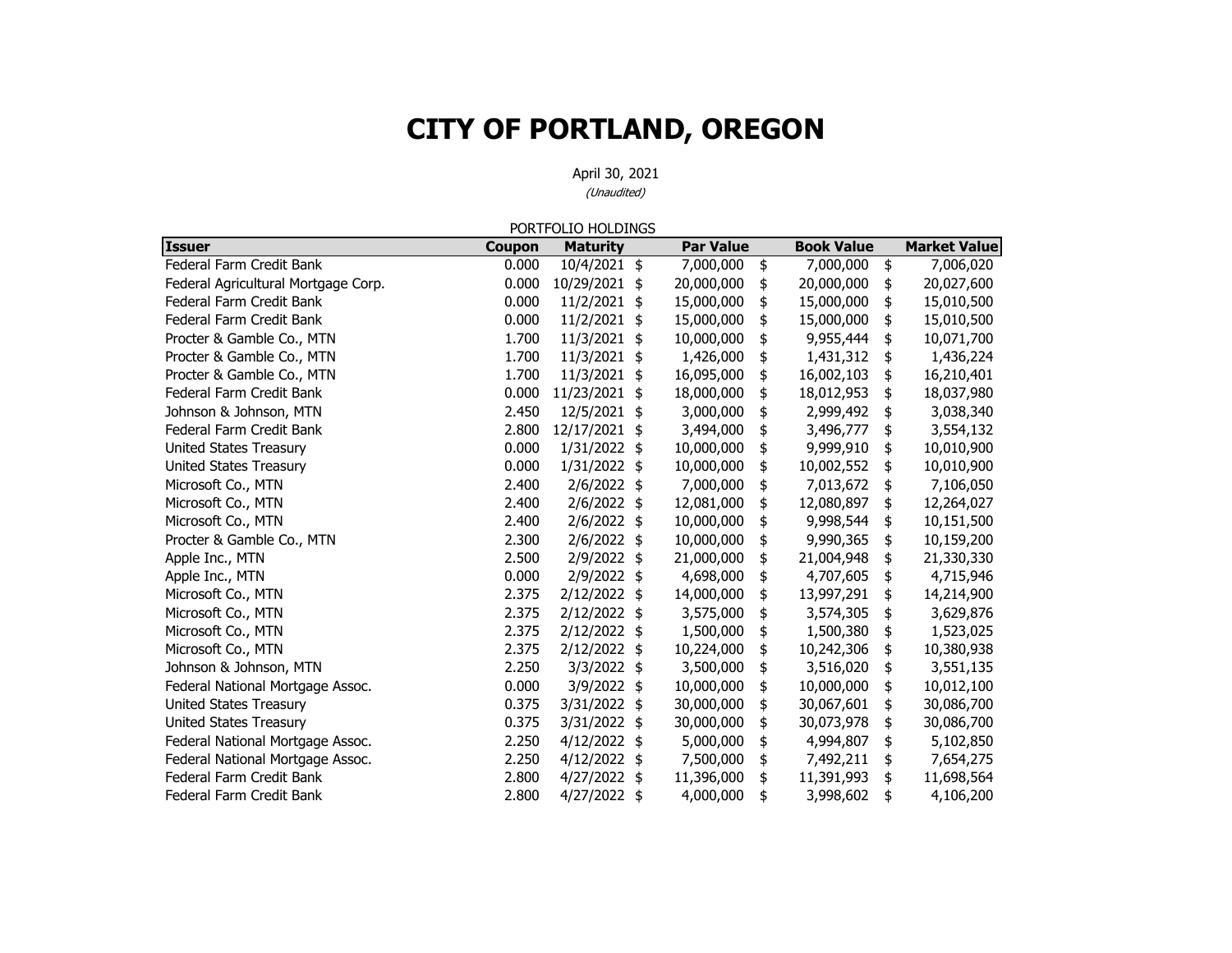April 30, 2021 (Unaudited)

**Issuer Coupon Maturit y Par Value Book Value Market Value** United States Treasury 1.000 2000 2000 4/30/2022 25 25,000,000 25 25,021,273 25 25,025,250 Apple Inc., MTN 2.300 5/11/2022 \$5,950,000 \$5,937,046 \$6,065,787 Apple Inc., MTN 2.700 3/13/2022 \$3,000,000 \$3,006,493 \$3,075,540 Apple Inc., MTN 2.700 3/13/2022 \$ 10,000,000 \$ 10,161,682 \$ 10,251,800 Federal Home Loan Mortgage Corp. 10.000 60000 5/13/2022 \$ 10,000,000 \$ 10,000,000 \$ 10,000,400 Federal Farm Credit Bank $0.150$   $5/16/2022$  \$ 25,000,000 \$ 24,994,399 \$ 25,019,250 Federal Farm Credit Bank 0.000 5/20/2022 6,000,000 \$ 6,000,000 \$ 6,022,260 \$ Federal Farm Credit Bank0.000 5/20/2022 \$ 7,000,000 \$ 7,000,000 \$ 7,025,970 Federal Farm Credit Bank 0.000 5/20/2022 6,000,000 \$ 6,000,000 \$ 6,022,260 \$ Federal Farm Credit Bank 0.000 5/20/2022 6,000,000 \$ 6,000,000 \$ 6,022,260 \$ Federal Home Loan Mortgage Corp.  $0.290$   $5/27/2022$  \$  $25,000,000$  \$  $25,000,000$  \$  $24,992,250$ United States Treasury 10,000,000 \$ 10,001,378 \$ 10,005,100 United States Treasury 0.125 5/31/2022 25,000,000 \$ 25,006,726 \$ 25,012,750 \$ Federal Farm Credit Bank1.550 6/1/2022 \$ 3,294,000 \$ 3,345,286 \$ 3,346,144 Federal Farm Credit Bank0.250  $6/2/2022$  \$ 3,785,000 \$ 3,790,558 \$ 3,791,775 Federal Home Loan Bank0.250  $6/3/2022$  \$ 1,090,000 \$ 1,091,605 \$ 1,091,733 Federal Home Loan Bank0.250 6/3/2022 \$ 25,000,000 \$ 24,998,065 \$ 25,039,750 Federal Farm Credit Bank 2.200 6/3/2022 5,000,000 \$ 5,113,628 \$ 5,112,900 \$ Federal Farm Credit Bank $0.000$   $6/8/2022$  \$ 25,000,000 \$ 25,000,000 \$ 24,996,750 Federal Home Loan Mortgage Corp. 0.250 6/8/2022  $\frac{1}{9}$  3,388,000  $\frac{1}{9}$  3,393,051  $\frac{1}{9}$  3,393,929 Federal Home Loan Bank2.750 6/10/2022 \$ 10,865,000 \$ 10,858,346 \$ 11,184,974 Federal Home Loan Bank2.125 6/10/2022 \$ 10,000,000 \$ 10,030,438 \$ 10,221,900 Federal Home Loan Bank 2.125 6/10/2022 3,990,000 \$ 4,079,017 \$ 4,078,538 \$ Federal Home Loan Bank2.125 6/10/2022 \$4,250,000 \$4,345,534 \$4,344,308 Federal Home Loan Bank2.125 6/10/2022 \$ 22,000,000 \$ 22,489,570 \$ 22,488,180 Federal Home Loan Mortgage Corp.  $0.350$  6/14/2022  $\frac{1}{3}$  25,000,000  $\frac{1}{3}$  25,000,000 \$ 25,000,000 \$ United States Treasury 15,000 125 6/30/2022 25 25,000,000 25 25,010,829 25,011,750 United States Treasury 0.125 6/30/2022 5,000,000 \$ 5,001,985 \$ 5,002,350 \$ Toyota Motor Credit Corp., MTN 2023 2.350 7/14/2022 \$ 20,000,000 \$ 20,000,000 \$ 20,059,600 Federal Home Loan Mortgage Corp. 0.125 7/25/2022 \$ 27,841,000 \$ 27,847,414 \$ 27,853,250 PORTFOLIO HOLDINGS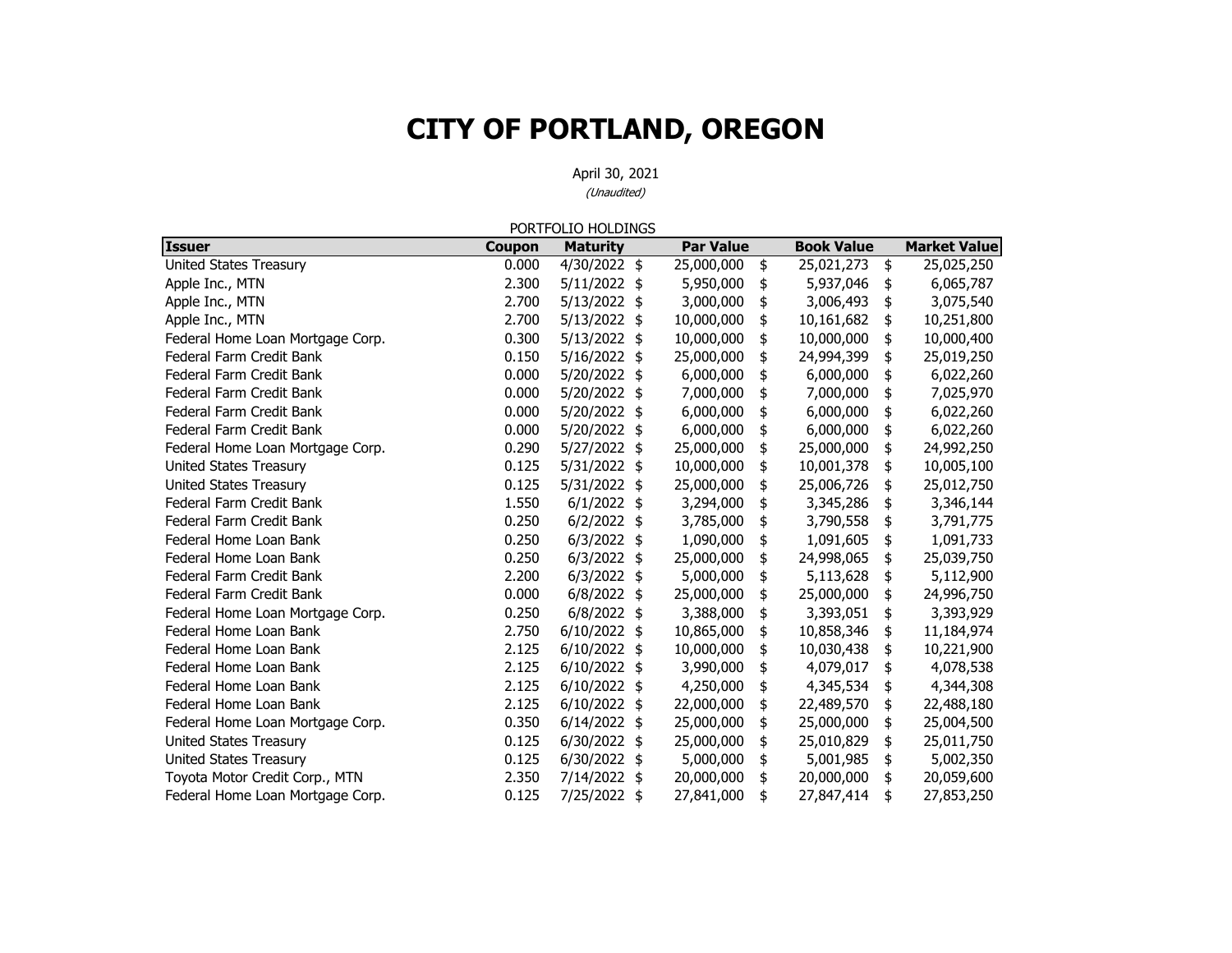April 30, 2021 (Unaudited)

**Issuer Coupon Maturit y Par Value Book Value Market Value** Procter & Gamble Co., MTN 2.150 8/11/2022  $\frac{150}{2}$  10,779,000  $\frac{10}{2}$  10,851,089  $\frac{11}{2}$ ,942,547 Procter & Gamble Co., MTN 2.150 8/11/2022 \$9,294,000 \$9,349,930 \$9,521,238 Federal Home Loan Bank0.125 8/12/2022 \$ 5,000,000 \$ 4,993,791 \$ 5,002,750 Federal Home Loan Bank0.125 8/12/2022 \$ 5,000,000 \$ 4,993,791 \$ 5,002,750 Federal Farm Credit Bank $0.000$   $8/30/2022$  \$ 20,000,000 \$ 20,036,893 \$ 20,071,200 Federal Farm Credit Bank0.000 8/30/2022 \$ 10,000,000 \$ 10,000,000 \$ 10,035,600 Port of Morrow, OR, MUNI 1.809 9/1/2022 \$ 1,000,000 \$ 1,020,559 \$ 1,020,330 Federal National Mortgage Assoc. 1.375 9/6/2022 \$4,000,000 \$3,993,737 \$4,067,040 Federal National Mortgage Assoc. 1.375 9/6/2022 \$ 8,000,000 \$ 7,987,473 \$ 8,134,080 Federal National Mortgage Assoc. 1.375 9/6/2022 \$4,000,000 \$3,993,737 \$4,067,040 Federal National Mortgage Assoc. 1.375 9/6/2022 \$4,000,000 \$3,993,737 \$4,067,040 Federal National Mortgage Assoc. 1.375 9/6/2022 \$ 12,349,000 \$ 12,552,500 \$ 12,555,969 Federal Home Loan Bank2.000 9/9/2022 \$ 8.700,000 \$ 8.915,162 \$ 8.919,588 Apple Inc., MTN 1.700 9/11/2022 \$5,000,000 54,999,615 \$5,100,550 Federal Farm Credit Bank $0.000$   $9/23/2022$  \$  $10,000,000$  \$  $9,999,297$  \$  $10,006,400$ United States Treasury 1.125 9/30/2022 25 25,000,000 25 25,004,754 25,005,000 United States Treasury 15,000 and 125 0.125 9/30/2022 104 25,000,000 104 24,992,336 104 25,005,000 Federal Agricultural Mortgage Corp. 0.000 10/13/2022 \$2,250,000 \$2,250,000 \$2,256,593 Federal Home Loan Mortgage Corp. 10.002,700 10/20/2022 \$ 10,000,000 \$ 9,999,345 \$ 10,002,700 Federal Home Loan Mortgage Corp. 10.002.700 10/20/2022 \$ 10,000,000 \$ 9,999,017 \$ 10,002,700 United States Treasury 1.125 10/31/2022 \$ 25,000,000 \$ 24,999,043 \$ 25,002,000 Federal Farm Credit Bank0.000 11/7/2022 \$4,900,000 \$4,894,737 \$4,918,767 Federal Farm Credit Bank 0.000 11/7/2022 5,000,000 \$ 5,000,000 \$ 5,026,700 \$ Federal Farm Credit Bank0.000  $11/7/2022$  \$ 8,000,000 \$ 8,000,000 \$ 8,042,720 Federal Farm Credit Bank 0.000 12/12/2022 30,000,000 \$ 30,000,000 \$ 30,154,800 \$ Federal National Mortgage Assoc. 2.375 1/19/2023 \$4,000,000 \$3,992,294 \$4,151,720 Federal Farm Credit Bank1.640 1/24/2023 \$ 1,785,000 \$ 1,784,485 \$ 1,803,475 United States Treasury 1.000 0.000 1/31/2023 \$ 25,000,000 \$ 25,000,667 \$ 25,000,750 Federal Farm Credit Bank $0.125$   $2/3/2023$  \$  $9,000,000$  \$  $8,995,569$  \$  $8,990,910$ Federal Farm Credit Bank0.125 2/3/2023 \$ 24,000,000 \$ 23,988,184 \$ 23,975,760 PORTFOLIO HOLDINGS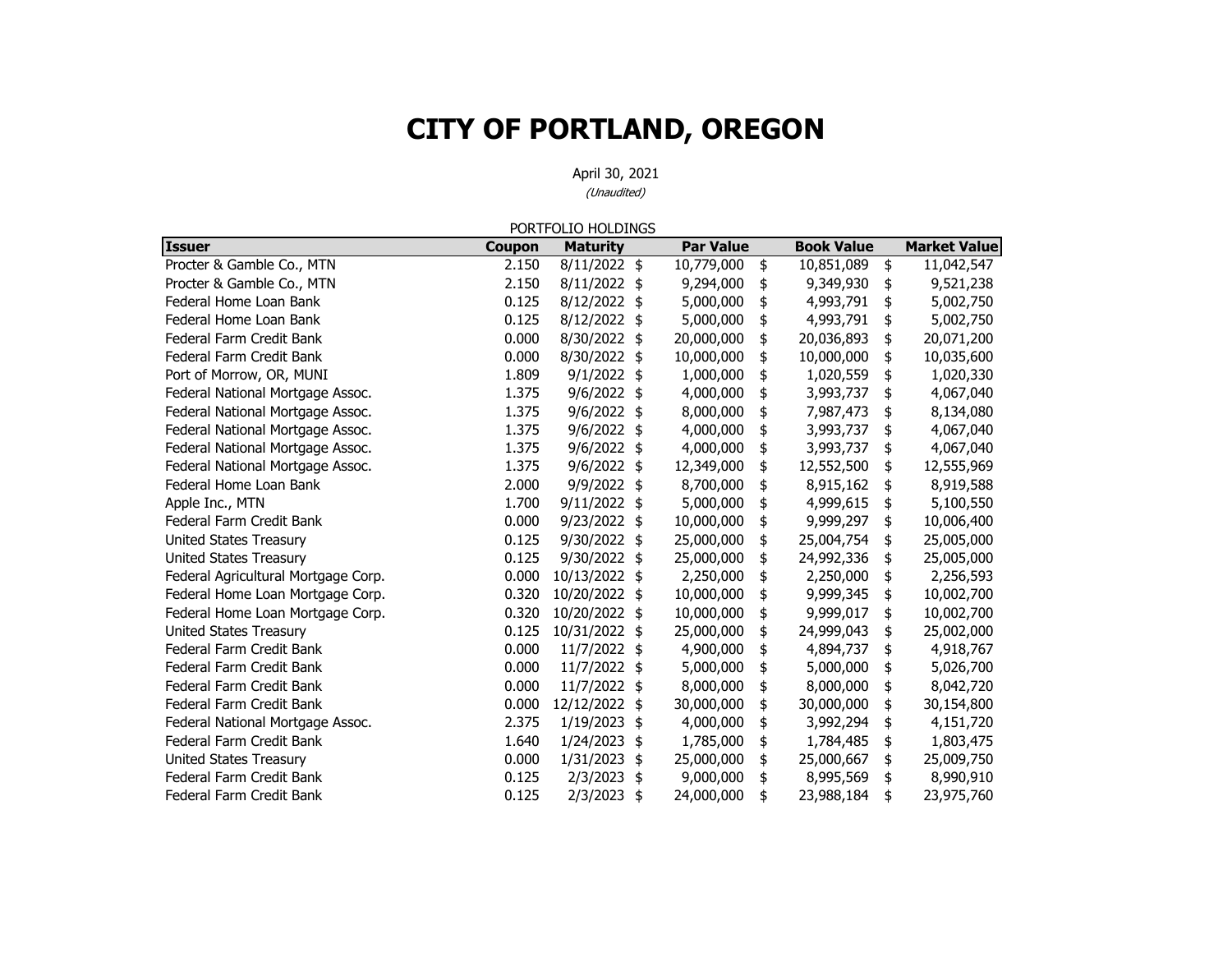April 30, 2021 (Unaudited)

**Issuer Coupon Maturit y Par Value Book Value Market Value** Federal Home Loan Bank1.375 2/17/2023 \$ 2,000,000 \$ 1,997,787 \$ 2,042,780 Federal Home Loan Bank1.375 2/17/2023 \$ 5,000,000 \$ 4,994,468 \$ 5,106,950 Federal Home Loan Bank $0.125$   $3/17/2023$  \$  $10,000,000$  \$ 9,989,643 \$ 9,987,600 Federal Home Loan Bank $0.125$   $3/17/2023$  \$  $10,000,000$  \$ 9,989,643 \$ 9,987,600 Federal Home Loan Bank0.125 3/17/2023 \$ 2,000,000 \$ 1,997,929 \$ 1,997,520 Toyota Motor Credit Corp., MTN 2.900 3/30/2023 5,000,000 \$ 4,999,648 \$ 5,252,200 \$ Federal Home Loan Mortgage Corp. 1.1.200.000 \$ 4,991,782 \$ 5,018,700 Federal Home Loan Mortgage Corp. 0.375 4/20/2023 \$ 5,000,000 \$ 4,991,782 \$ 5,018,700 Federal Home Loan Mortgage Corp. 10.375 4/20/2023 \$ 5,000,000 \$ 4,991,782 \$ 5,018,700 State of Oregon, MUNI 1 1 1 2020 1 201 5/1/2023 \$ 650,000 \$ 650,000 \$ 649,805 State of Oregon, MUNI 0.201 5/1/2023 \$ 2,450,000 \$ 2,450,000 \$ 2,447,820 Apple Inc., MTN 6.097,300 10.750 5/11/2023 10,000,000 5 9,981,590 10,097,300 Federal National Mortgage Assoc. 1.250 0.250 5/22/2023 \$ 1.725,000 \$ 1.726,124 \$ 1.727,277 Federal National Mortgage Assoc.  $0.250 \quad 5/22/2023 \quad $5,000,000 \quad $5,003,669 \quad $5,006,600$ Federal National Mortgage Assoc. 1.250 5/22/2023 18,729,000 18 18,748,852 18,753,722 Federal National Mortgage Assoc.  $0.250 \quad 5/22/2023 \quad $5,000,000 \quad $5,003,316 \quad $5,006,600$ Federal Farm Credit Bank 0.000 5/30/2023 25,000,000 \$ 25,000,000 \$ 25,140,000 \$ United States Treasury 2.750 5/31/2023 \$ 25,000,000 \$ 25,562,847 \$ 26,330,000 United States Treasury 10.750 2.750 2.750 25,000,000 5 26,336,053 26,330,000 Federal National Mortgage Assoc.  $0.250$   $7/10/2023$  \$  $10,000,000$  \$ 9,984,274 \$ 10,007,600 Federal National Mortgage Assoc.  $0.250 \frac{11}{27}/2023 \frac{1}{5}$  5,000,000 \$ 4,995,117 \$ 4,998,150 Federal National Mortgage Assoc. 0.250 11/27/2023 10,000,000 \$ 9,990,234 \$ 9,996,300 \$ Federal National Mortgage Assoc. 1.1/27/2023 11/27/2023 10,000,000 5 9,990,234 \$ 9,996,300 Federal Home Loan Mortgage Corp. 10.250 12/4/2023 \$ 10,000,000 \$ 9,991,439 \$ 9,994,700 Federal Home Loan Mortgage Corp. 10.250 12/4/2023 \$ 15,000,000 \$ 14,987,158 \$ 14,992,050 Federal Home Loan Bank2.500 2/13/2024 \$ 10,000,000 \$ 9,980,254 \$ 10,627,400 Federal Home Loan Bank2.500 2/13/2024 \$ 5,000,000 \$ 4,990,125 \$ 5,313,700 Federal National Mortgage Assoc.  $0.340 \quad 2/15/2024 \quad $3,283,000 \quad $3,285,981 \quad $3,285,692$ United States Treasury 15,873,000 16 15,000,000 15 15,859,272 15,873,000 Federal Farm Credit Bank0.875 4/8/2024 \$ 5,000,000 \$ 5,000,000 \$ 5,025,800 PORTFOLIO HOLDINGS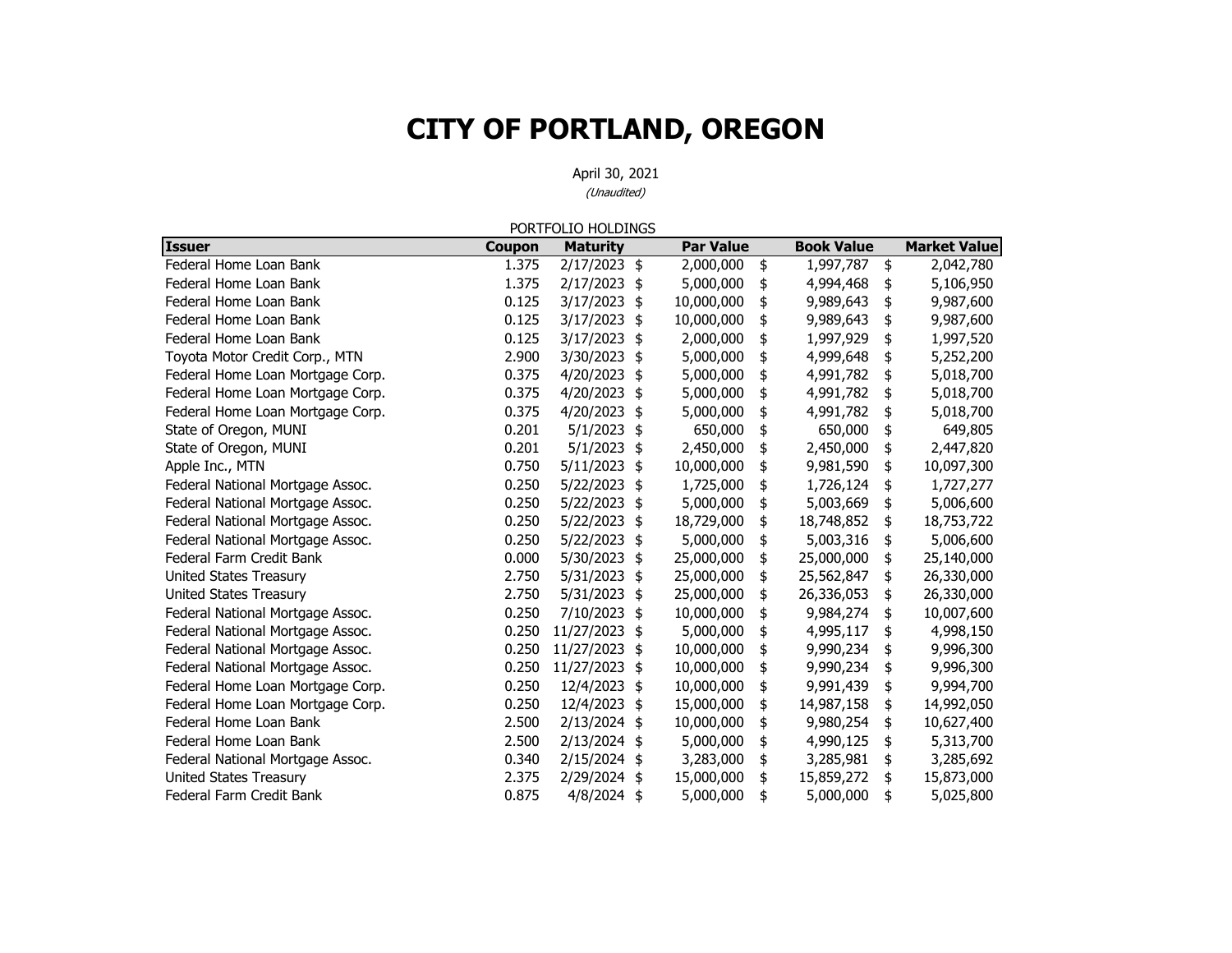|                                   |        | PORTFOLIO HOLDINGS |                  |                   |                     |
|-----------------------------------|--------|--------------------|------------------|-------------------|---------------------|
| <b>Issuer</b>                     | Coupon | <b>Maturity</b>    | <b>Par Value</b> | <b>Book Value</b> | <b>Market Value</b> |
| State of Oregon, MUNI             | 0.434  | $5/1/2024$ \$      | 500,000          | \$<br>500,000     | \$<br>500,480       |
| State of Oregon, MUNI             | 0.434  | $5/1/2024$ \$      | 1,525,000        | \$<br>1,525,000   | \$<br>1,523,307     |
| Federal Farm Credit Bank          | 0.580  | $6/3/2024$ \$      | 25,000,000       | \$<br>24,951,423  | \$<br>25,008,500    |
| Federal Farm Credit Bank          | 0.580  | $6/3/2024$ \$      | 25,000,000       | \$<br>24,961,111  | \$<br>25,008,500    |
| Federal Home Loan Mortgage Corp.  | 0.550  | $6/17/2024$ \$     | 16,500,000       | \$<br>16,490,314  | \$<br>16,502,970    |
| Federal National Mortgage Assoc.  | 0.410  | 8/12/2024 \$       | 15,000,000       | \$<br>14,994,214  | \$<br>15,009,300    |
| Federal Home Loan Bank            | 2.875  | 9/13/2024 \$       | 6,600,000        | \$<br>7,161,225   | \$<br>7,126,482     |
| Tennessee Valley Authority        | 2.875  | 9/15/2024 \$       | 4,311,000        | \$<br>4,679,527   | \$<br>4,661,226     |
| Federal National Mortgage Assoc.  | 0.420  | 9/30/2024 \$       | 25,000,000       | \$<br>25,000,000  | \$<br>25,005,750    |
| Federal National Mortgage Assoc.  | 1.625  | 10/15/2024 \$      | 5,000,000        | \$<br>4,994,078   | \$<br>5,202,350     |
| Federal National Mortgage Assoc.  | 1.625  | 10/15/2024 \$      | 5,000,000        | \$<br>4,994,078   | \$<br>5,202,350     |
| State of Oregon, MUNI             | 0.795  | 11/1/2024 \$       | 3,500,000        | \$<br>3,541,844   | \$<br>3,533,635     |
| Federal Home Loan Mortgage Corp.  | 0.450  | 11/25/2024 \$      | 25,000,000       | \$<br>25,000,000  | \$<br>24,926,500    |
| Federal Home Loan Mortgage Corp.  | 0.740  | 12/10/2024 \$      | 25,000,000       | \$<br>25,000,000  | \$<br>25,007,000    |
| Federal Farm Credit Bank          | 0.470  | 1/27/2025          | \$<br>22,880,000 | \$<br>22,859,549  | \$<br>22,833,325    |
| Federal Farm Credit Bank          | 0.400  | 1/28/2025 \$       | 10,000,000       | \$<br>9,990,431   | \$<br>9,945,700     |
| Federal Home Loan Mortgage Corp.  | 1.500  | 2/12/2025 \$       | 5,000,000        | \$<br>4,997,083   | \$<br>5,174,050     |
| Federal Home Loan Mortgage Corp.  | 1.500  | 2/12/2025 \$       | 5,000,000        | \$<br>4,997,083   | \$<br>5,174,050     |
| Federal Home Loan Mortgage Corp.  | 1.500  | 2/12/2025 \$       | 5,000,000        | \$<br>4,997,083   | \$<br>5,174,050     |
| Federal Home Loan Bank            | 0.500  | 4/14/2025          | \$<br>10,000,000 | \$<br>9,960,719   | \$<br>9,954,000     |
| Federal Farm Credit Bank          | 0.710  | 4/21/2025          | \$<br>20,000,000 | \$<br>19,990,056  | \$<br>20,001,400    |
| Federal National Mortgage Assoc.  | 0.625  | 4/22/2025          | \$<br>4,000,000  | \$<br>3,993,436   | \$<br>3,996,680     |
| Federal National Mortgage Assoc.  | 0.625  | 4/22/2025          | \$<br>4,000,000  | \$<br>3,993,436   | \$<br>3,996,680     |
| Federal National Mortgage Assoc.  | 0.625  | 4/22/2025 \$       | 4,000,000        | \$<br>3,993,436   | \$<br>3,996,680     |
| Federal National Mortgage Assoc.  | 0.625  | 4/22/2025          | \$<br>4,000,000  | \$<br>3,993,436   | \$<br>3,996,680     |
| Federal National Mortgage Assoc.  | 0.625  | 4/22/2025          | \$<br>4,000,000  | \$<br>3,993,436   | \$<br>3,996,680     |
| State of Oregon, MUNI             | 0.874  | $5/1/2025$ \$      | 500,000          | \$<br>500,000     | \$<br>504,330       |
| State of Oregon, MUNI             | 0.874  | 5/1/2025 \$        | 1,220,000        | \$<br>1,220,000   | \$<br>1,220,476     |
| State of Oregon, MUNI             | 0.895  | 5/1/2025           | \$<br>2,000,000  | \$<br>2,020,956   | \$<br>2,018,960     |
| <b>Tennessee Valley Authority</b> | 0.750  | 5/15/2025          | \$<br>5,000,000  | \$<br>4,988,144   | \$<br>5,015,000     |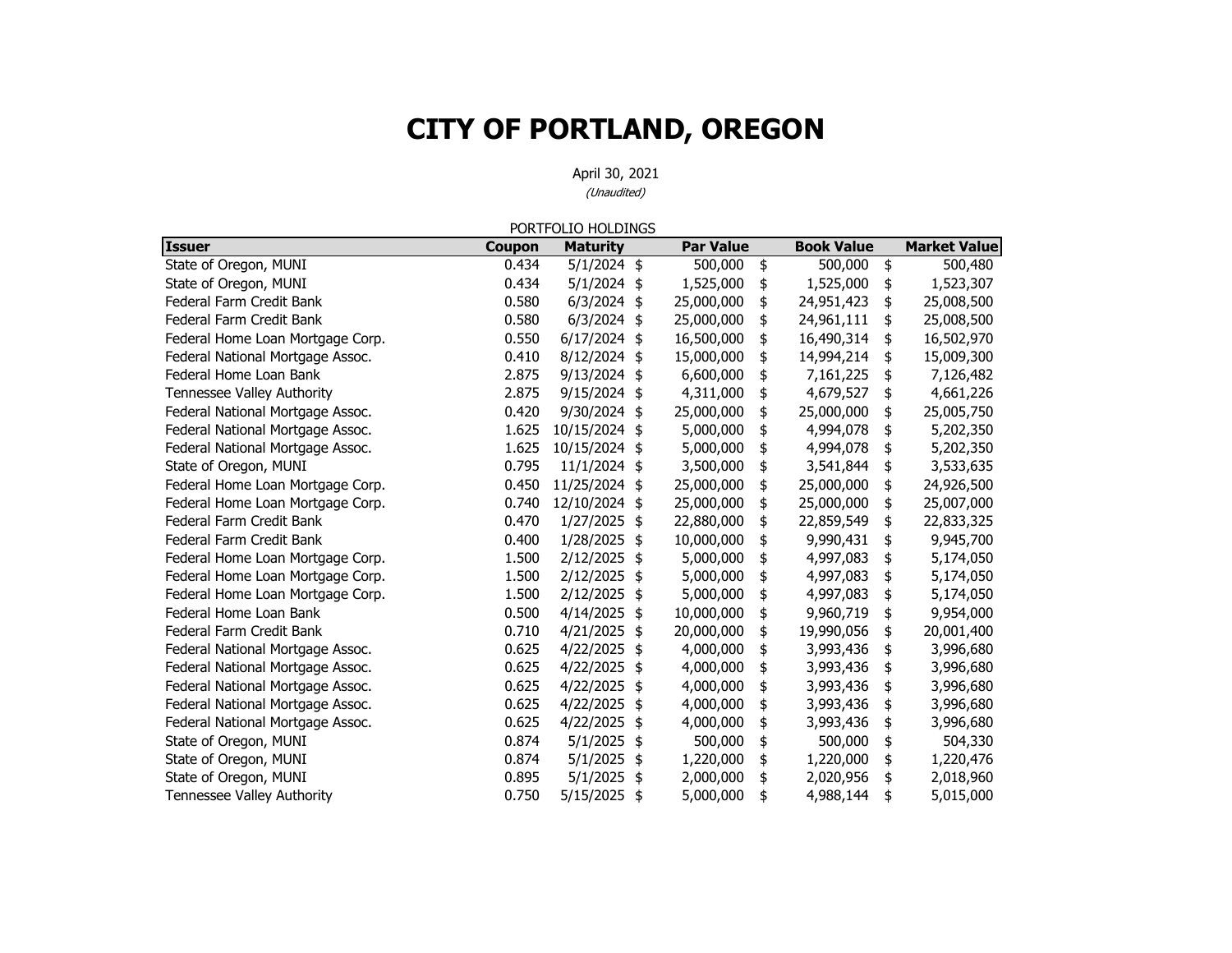|                                  |        | PORTFOLIO HOLDINGS |                  |                   |                     |
|----------------------------------|--------|--------------------|------------------|-------------------|---------------------|
| <b>Issuer</b>                    | Coupon | <b>Maturity</b>    | <b>Par Value</b> | <b>Book Value</b> | <b>Market Value</b> |
| Federal Home Loan Mortgage Corp. | 0.750  | 5/28/2025 \$       | 25,000,000       | \$<br>25,000,000  | \$<br>24,995,750    |
| Federal Home Loan Mortgage Corp. | 0.500  | 5/30/2025          | \$<br>11,750,000 | \$<br>11,750,000  | \$<br>11,555,185    |
| Multnomah County OR SD #1J, MUNI | 0.500  | 6/15/2025          | \$<br>25,000,000 | \$<br>25,032,722  | \$<br>24,719,500    |
| Federal National Mortgage Assoc. | 0.500  | 6/17/2025          | \$<br>5,000,000  | \$<br>4,991,441   | \$<br>4,961,250     |
| Federal National Mortgage Assoc. | 0.500  | $6/17/2025$ \$     | 5,000,000        | \$<br>4,991,441   | \$<br>4,961,250     |
| Federal National Mortgage Assoc. | 0.500  | 6/17/2025          | \$<br>15,000,000 | \$<br>14,974,321  | \$<br>14,883,750    |
| Federal National Mortgage Assoc. | 0.500  | 6/17/2025          | \$<br>25,000,000 | \$<br>24,807,230  | \$<br>24,806,250    |
| Federal National Mortgage Assoc. | 0.800  | 6/24/2025          | \$<br>12,750,000 | \$<br>12,744,708  | \$<br>12,750,638    |
| Federal National Mortgage Assoc. | 0.375  | 8/25/2025          | \$<br>5,000,000  | \$<br>4,979,762   | \$<br>4,932,050     |
| Federal National Mortgage Assoc. | 0.375  | 8/25/2025          | \$<br>5,000,000  | \$<br>4,979,762   | \$<br>4,932,050     |
| Federal National Mortgage Assoc. | 0.375  | 8/25/2025          | \$<br>5,000,000  | \$<br>4,979,762   | \$<br>4,932,050     |
| Federal National Mortgage Assoc. | 0.375  | 8/25/2025          | \$<br>5,000,000  | \$<br>4,979,762   | \$<br>4,932,050     |
| Federal Home Loan Mortgage Corp. | 0.375  | 9/23/2025          | \$<br>25,000,000 | \$<br>24,906,440  | \$<br>24,602,250    |
| Federal Home Loan Mortgage Corp. | 0.375  | 9/23/2025          | \$<br>25,000,000 | \$<br>24,867,226  | \$<br>24,602,250    |
| Federal Home Loan Mortgage Corp. | 0.375  | 9/23/2025          | \$<br>5,000,000  | \$<br>4,986,750   | \$<br>4,920,450     |
| Federal Home Loan Mortgage Corp. | 0.500  | 9/29/2025          | \$<br>10,000,000 | \$<br>10,000,000  | \$<br>9,907,200     |
| Federal Home Loan Mortgage Corp. | 0.520  | 9/29/2025          | \$<br>15,000,000 | \$<br>15,000,000  | \$<br>14,858,250    |
| Federal Home Loan Mortgage Corp. | 0.550  | 9/30/2025          | \$<br>10,000,000 | \$<br>9,997,349   | \$<br>9,887,400     |
| Federal National Mortgage Assoc. | 0.500  | 11/7/2025          | \$<br>5,000,000  | \$<br>4,983,775   | \$<br>4,941,550     |
| Federal National Mortgage Assoc. | 0.500  | 11/7/2025          | \$<br>5,000,000  | \$<br>4,983,775   | \$<br>4,941,550     |
| Federal National Mortgage Assoc. | 0.500  | 11/7/2025          | \$<br>14,000,000 | \$<br>13,954,571  | \$<br>13,836,340    |
| Federal Home Loan Mortgage Corp. | 0.610  | 11/10/2025 \$      | 9,200,000        | \$<br>9,200,000   | \$<br>9,153,540     |
| Federal National Mortgage Assoc. | 0.650  | 11/18/2025         | \$<br>15,000,000 | \$<br>15,000,000  | \$<br>14,871,000    |
| Federal Home Loan Mortgage Corp. | 0.625  | 11/24/2025         | \$<br>9,250,000  | \$<br>9,248,733   | \$<br>9,208,468     |
| Federal Home Loan Mortgage Corp. | 0.610  | 5/26/2026          | \$<br>30,000,000 | \$<br>30,000,000  | \$<br>29,391,900    |
| Federal Home Loan Mortgage Corp. | 0.625  | 5/28/2026          | \$<br>10,700,000 | \$<br>10,700,000  | \$<br>10,480,008    |
| Federal National Mortgage Assoc. | 0.750  | 7/30/2026          | \$<br>5,000,000  | \$<br>5,000,000   | \$<br>4,950,850     |
| Federal Home Loan Mortgage Corp. | 0.800  | 8/4/2026           | \$<br>10,000,000 | \$<br>9,995,178   | \$<br>9,836,300     |
| Federal Farm Credit Bank         | 0.670  | 8/13/2026          | \$<br>5,000,000  | \$<br>5,000,000   | \$<br>4,874,850     |
| Federal Home Loan Bank           | 1.625  | 3/12/2027          | \$<br>12,265,000 | \$<br>12,704,820  | \$<br>12,652,574    |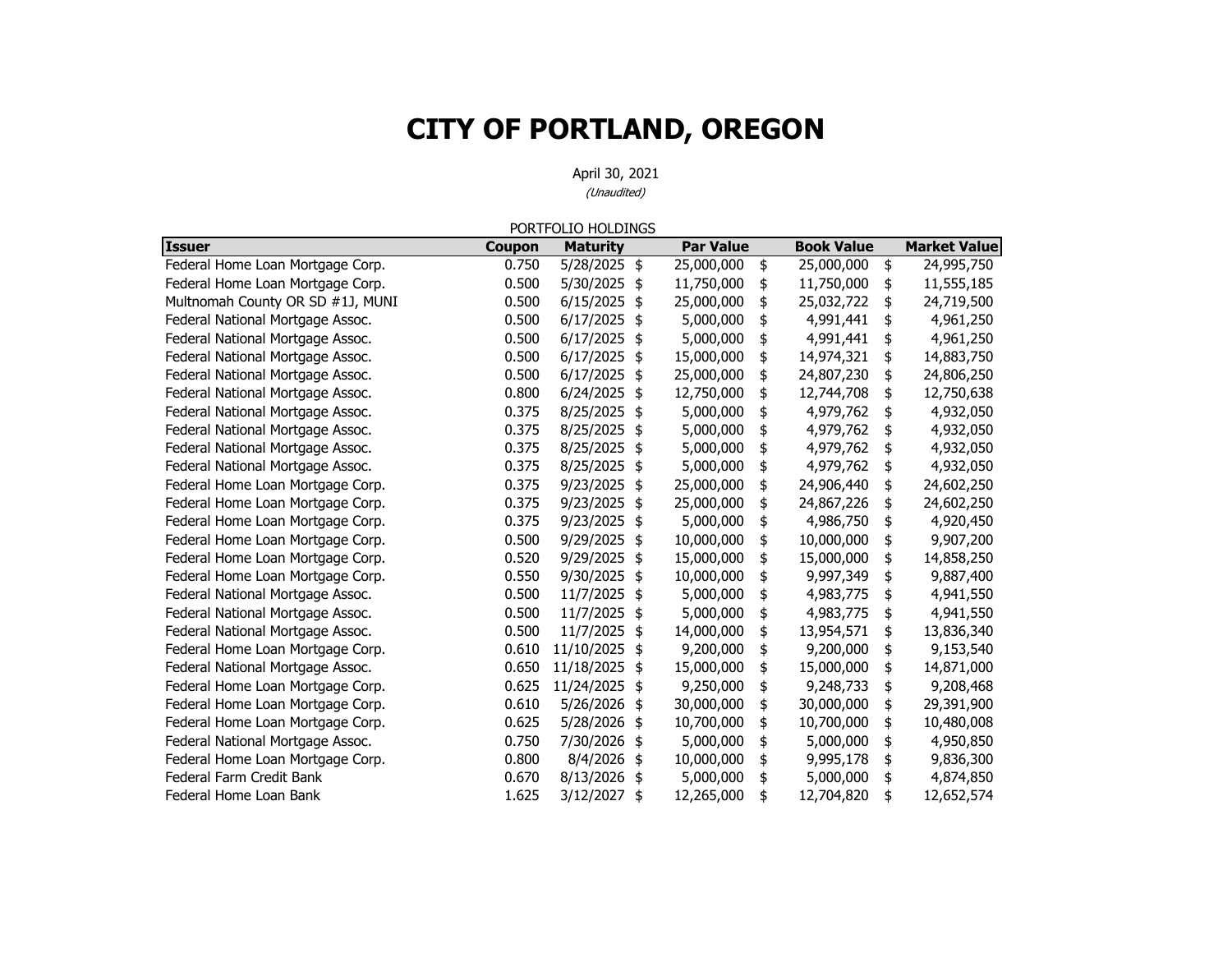April 30, 2021

(Unaudited)

| PORTFOLIO HOLDINGS                           |               |                 |  |                  |  |                   |  |                     |
|----------------------------------------------|---------------|-----------------|--|------------------|--|-------------------|--|---------------------|
| <b>Issuer</b>                                | <b>Coupon</b> | <b>Maturity</b> |  | <b>Par Value</b> |  | <b>Book Value</b> |  | <b>Market Value</b> |
| Federal Home Loan Bank                       | 1.320         | 3/29/2027 \$    |  | 10,000,000       |  | 10,000,000        |  | 10,001,000          |
| Federal National Mortgage Assoc.             | 0.800         | $4/29/2027$ \$  |  | 7,900,000        |  | 7,892,712 \$      |  | 7,785,687           |
| Federal Home Loan Mortgage Corp.             | 0.850         | $8/6/2027$ \$   |  | 25,000,000       |  | 25,000,000        |  | 24,389,250          |
| Federal Home Loan Mortgage Corp.             | 1.000         | 12/23/2027 \$   |  | 20,000,000       |  | 19,994,302 \$     |  | 19,582,000          |
| Federal Home Loan Bank                       | 1.000         | 2/25/2028 \$    |  | 20,000,000       |  | 19,948,367        |  | 19,418,800          |
| Federal Home Loan Bank                       | 1.100         | 2/25/2028 \$    |  | 10,000,000       |  | 10,000,000        |  | 9,829,400           |
|                                              |               |                 |  | 2,602,112,000    |  | 2,607,150,233     |  | 2,610,756,075       |
| $\sim$<br>$\cdot$ $\cdot$ $\sim$<br>$\cdots$ |               |                 |  |                  |  |                   |  |                     |

(CP) = Corp. Commercial Paper, (MTN) = Corp. Medium Term Note

(MUNI) = Municipal Bond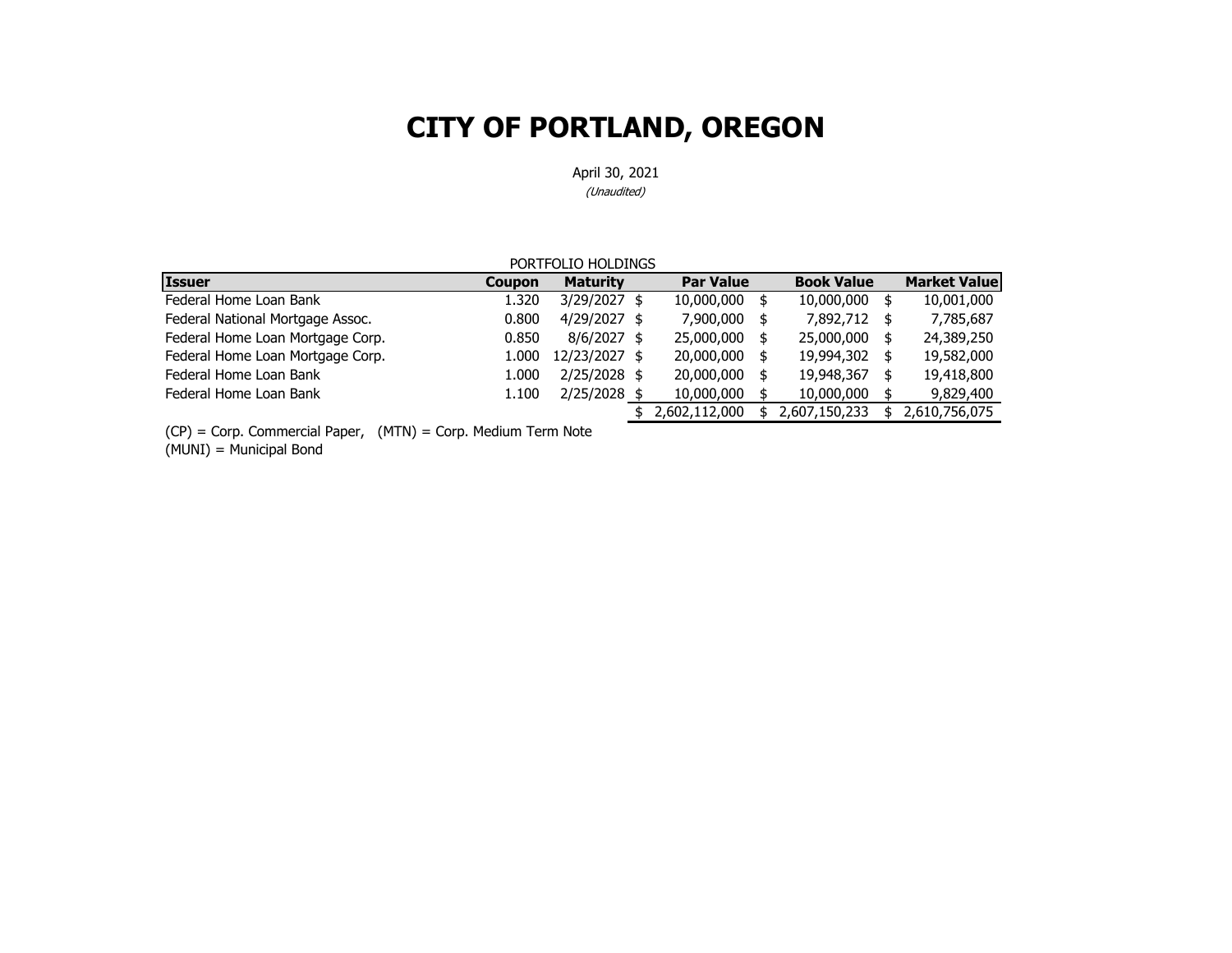April 30, 2021

(Unaudited)

#### **BANK DEPOSITS**

**Operating Accounts (DDA\*)**

| <b>BANK / CREDIT UNION</b> | <b>DEPOSIT</b> |
|----------------------------|----------------|
| <b>Key Bank</b>            | 107,745        |
| <b>US Bank</b>             | 393,529        |
| <b>Wells Fargo Bank</b>    | 51,912,748     |
| SUBTOTAL DDA Accounts      | 52,414,022     |

\* Demand Deposit Account (DDA) qualifies for compensating credit, up to but not above monthly banking fees.

#### **Interest Bearing Accounts / CD's**

| <b>BANK / CREDIT UNION</b>                | <b>DEPOSIT</b> |
|-------------------------------------------|----------------|
| Advantis Credit Union                     | 249,648        |
| Columbia State Bank                       | 246,833        |
| Beneficial State Bank                     | 500,637        |
| <b>OnPoint Community Credit Union</b>     | 251,740        |
| <b>Willamette Community Bank</b>          | 3,647,262      |
| The Commerce Bank of Oregon               | 251,444        |
| Umpqua Bank                               | 246,921        |
| Unitus Community Credit Union             | 252,515        |
| <b>US Bank</b>                            | 19,245         |
| SUBTOTAL Interest Bearing Accounts / CD's | 5,666,245      |
| <b>TOTAL BANK DEPOSITS</b>                | \$58,080,267   |